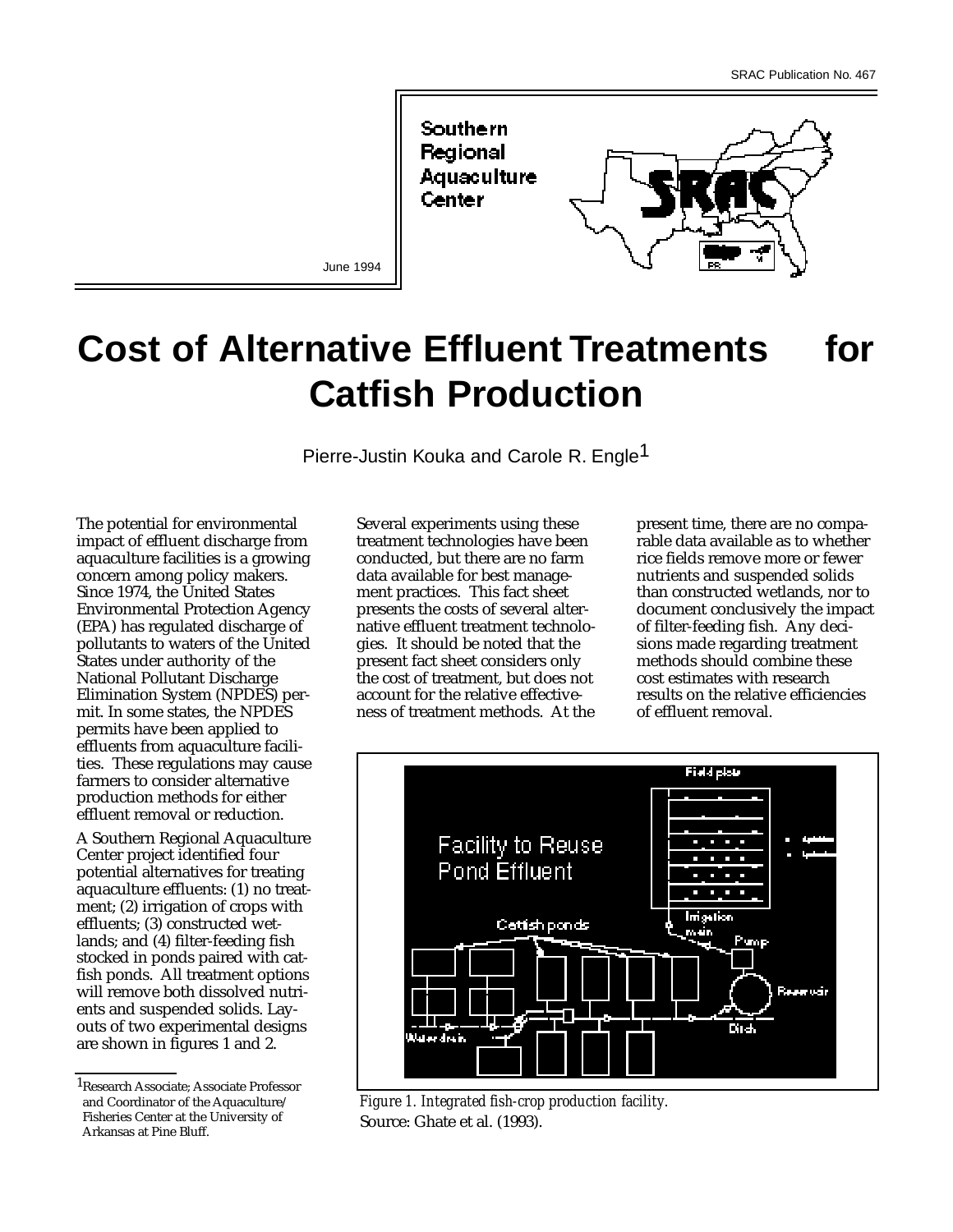

*Figure 2. Experimental design for a paired-ponds system.*

*Two sets of adjacent ponds were connected by 4-inch water lines so that water could be pumped from one to the other. Return lines were placed at the opposite end of the ponds and water was allowed to flow back to the origin pond by gravity. Four additional ponds were equiped with pumps and water lines to circulate the water within each pond at the rate water was pumped from pond to pond in connected ponds.*

Source: Griffin (1993).

It should be noted that the typical catfish production facility in the Mississippi Delta region, where most of the industry is concentrated, discharges water only rarely, once every 5 to 10 years, and is not a continuous discharge system. However, treatment options proposed consist primarily of fixed costs that will be incurred whether or not water is treated. If regulations require treatment, the costs estimated in this study will be incurred regardless of whether water is treated only at harvest time, during periods of excess runoff, or on a continuous basis.

The representative farm is assumed to have 160, 320, or 640 water acres with 20-acre ponds. (For details, see Kouka and Engle, 1994.) Water is supplied from wells. Fingerlings (7-8 inches) are stocked at 6,000 fish per acre with a 92 percent survival rate. It is assumed that fish reach a marketable size of 1.50 pounds in 180 days with a feed conversion ratio of 2:1.

Table 1 presents catfish production costs for the assumed base scenario of no effluent treatment. Breakeven prices were \$0.51, \$0.50, and \$0.49 for the 160, 320, and 640-acre farms, respectively, while breakeven yields were 6,083, 5,927, and 5,854 lb/acre for the same farm sizes. These

## **Table 1. Catfish production costs and returns with no effluent treatment, stocking rate of 6,000 fish/acre.**

|                            | Farm Size (acres of water) |                    |       |  |
|----------------------------|----------------------------|--------------------|-------|--|
| lltem                      | 160                        | 320                | 640   |  |
|                            |                            | $\frac{2}{2}$ acre |       |  |
| Investment (w/o land)      | 3,479                      | 2,961              | 2,791 |  |
| Gross Receipts (\$0.70/lb) | 5,796                      | 5,796              | 5,796 |  |
| <b>Operating Cost</b>      | 3,980                      | 3,910              | 3,875 |  |
| <b>Fixed Cost</b>          | 278                        | 239                | 223   |  |
| <b>Total Cost</b>          | 4,258                      | 4,149              | 4,098 |  |
| lReturns                   | 1,538                      | 1,647              | 1,698 |  |
| Breakeven Price (\$/lb)    | 0.51                       | 0.50               | 0.49  |  |
| Breakeven Yield (lbs/acre) | 6,083                      | 5,927              | 5,854 |  |
|                            |                            |                    |       |  |

breakeven yields are higher than average industry yields because this analysis is based on research conducted in experimental ponds. However, these same yields are obtained on some well-managed commercial ponds. The following comparisons of costs of treating aquaculture effluents can still be applied to a commercial farm because the relative changes in costs should hold even if a particular farmer has lower stocking rates and yields than those assumed in this analysis.

The cost of irrigating crops with pond effluents is presented in Table 2. Based on Brown and Engle (1994), 1 acre of catfish

#### **Table 2. Additional costs and returns using rice irrigation to treat effluents, 320-acre farm.**

| ltem                          | <b>Costs/Returns</b> |
|-------------------------------|----------------------|
|                               | \$/acre              |
| Revenue                       |                      |
| - Rice (pond acreage)         | 54                   |
| Cost                          |                      |
| - Additional cost             |                      |
| Pumping                       | 19                   |
| Cost of System                | 22                   |
| Net Benefits                  | +13                  |
| Breakeven Price<br>(S/acre)   | .50                  |
| Breakeven Yield<br>(lbs/acre) | 5.909                |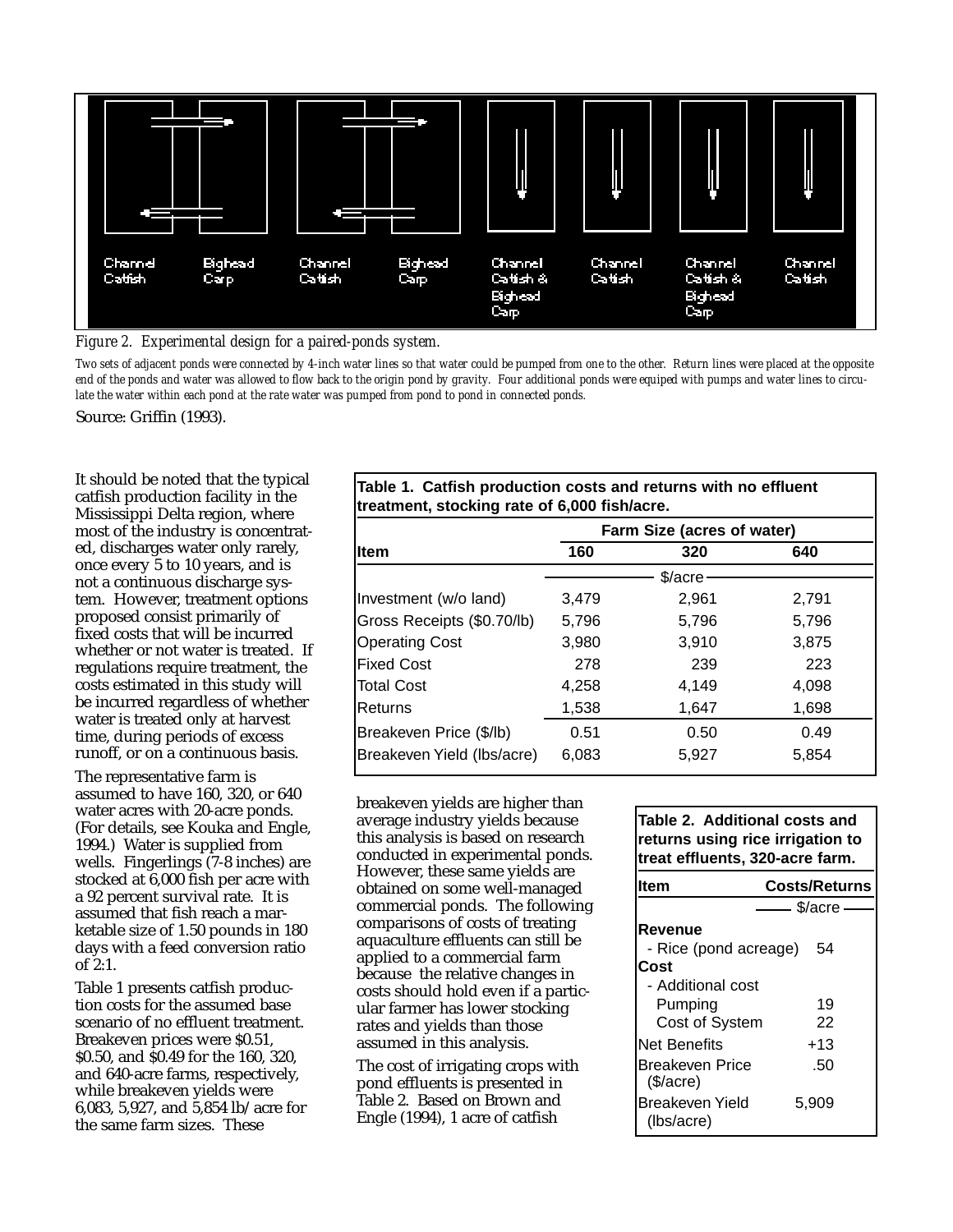pond water is used for 3.5 acres of rice production. The major cost items include the cost of piping and plumbing, and an additional pumping cost. In some areas, it may be possible to construct ponds in such a way as to use gravity for irrigation, but in areas with level terrain, this additional pumping cost will be required. Some experiments have demonstrated no change in yield of catfish when water was removed for irrigation. The breakeven price estimate accounts for rice income and for reduced feeding and harvesting costs of fish when pond water is removed for irrigation. Assuming that fish yield remains unchanged by irrigation practices, breakeven price would be \$0.50 and breakeven yield would be 5,909 lb/acre for a 320-acre farm.

Table 3 presents investment and operating costs for both lined and unlined constructed wetlands systems for the three farm sizes considered. Maintaining the existing land base means reducing production capacity. Wetland acreage needed is estimated to treat 5 percent of pond volume and equals 0.2 and 0.1 acres of wetland for each pond acre for surface and subsurface flow wetlands systems, respectively. Breakeven prices were \$0.56, \$0.55 and \$0.54 and

breakeven yields were 6,669, 6,504 and 6,427 lb/acre for the 160, 320, and 640-acre farm, respectively, maintaining the current base acreage. It should be mentioned that no significant variability is observed in breakeven prices and yields between the use of current base and additional acreage.

These estimates do not include any potential value from the wetlands vegetation itself, but they do take into account an opportunity cost of land represented by a lost income of \$347/acre for rice production. If revenues can be generated by the wetlands area itself, breakeven prices would decrease. For example, the wetland area would have to generate \$403/acre in revenues for breakeven prices to be equivalent to that of no treatment. By comparison, rice revenues generally averaged \$347/acre in Arkansas. When stocking density was increased to 8,000 fish/acre, fish revenues were still not high enough to offset the cost of contructing and operating wetlands.

The costs of stocking a pond with filter-feeding fish as a treatment for aquaculture effluents are presented in Table 4 for a 320-acre farm. Using this treatment method requires removing one pond from catfish production for

|     | Table 3. Investment and operating costs for constructed wetlands. |             |                |                        |                   |                            |       |  |
|-----|-------------------------------------------------------------------|-------------|----------------|------------------------|-------------------|----------------------------|-------|--|
|     | Farm                                                              | Wetland     |                | <b>Investment Cost</b> |                   | <b>Operating Breakeven</b> |       |  |
|     | <b>Size</b>                                                       | <b>Size</b> |                |                        | Cost <sup>b</sup> | Pr.                        | Yield |  |
|     | (ac.)                                                             | (ac.)       | <b>Unlined</b> | Lined                  | $($ \$)           | \$/ac                      | Ib/ac |  |
| A a |                                                                   |             |                |                        |                   |                            |       |  |
|     | 160                                                               | 26          | 800,832        | 1,123,249              | 1.654             | .56                        | 6,669 |  |
|     | 320                                                               | 54          | 1,655,103      | 2,311,254              | 3,065             | .55                        | 6,504 |  |
|     | 640                                                               | 108         | 3,301,355      | 4,595,558              | 5,827             | .54                        | 6,427 |  |
| B.a |                                                                   |             |                |                        |                   |                            |       |  |
|     | 160                                                               | 32          | 984.036        | 1.378.170              | 1.961             | .56                        | 6,666 |  |
|     | 320                                                               | 64          | 1,959,903      | 2,734,510              | 3,559             | .55                        | 6,502 |  |
|     | 640                                                               | 128         | 3,910,213      | 5,440,495              | 6,790             | .54                        | 6,426 |  |
|     |                                                                   |             |                |                        |                   |                            |       |  |

aA=Current land base and B=additional acreage.

bIncludes pumping, levee maintenance, vegetation harvest, general overhead and depreciation. An opportunity cost of \$347/acre (5,500 lb/acre of rice at \$6.30/cwt) is included in the determination of breakeven prices and yields.

#### **Table 4. Additional costs and returns using paired ponds to treat effluents, 320-acre farm.**

| <b>Item</b>                       | <b>Costs/Returns</b> |  |  |  |
|-----------------------------------|----------------------|--|--|--|
|                                   |                      |  |  |  |
|                                   | \$/acre              |  |  |  |
| Revenue                           |                      |  |  |  |
| - Bighead                         | 434                  |  |  |  |
| Cost                              |                      |  |  |  |
| - Additional cost                 |                      |  |  |  |
| Pumping                           | 8                    |  |  |  |
| Depreciation                      | 19                   |  |  |  |
| Feeding                           | 226                  |  |  |  |
| - Reduced Income                  | 1,932                |  |  |  |
| Net Benefits                      | -1,751               |  |  |  |
| Breakeven Price                   | .53                  |  |  |  |
| $(\$/acre)$                       |                      |  |  |  |
| Breakeven Yield <sup>a</sup>      | 8,429                |  |  |  |
| (lbs/acre)                        |                      |  |  |  |
|                                   |                      |  |  |  |
| aBreakeven yield was very high    |                      |  |  |  |
| mostly due to a high stocking     |                      |  |  |  |
| density of 8,000 fish/acre (aver- |                      |  |  |  |
| age yield of 11,040 lb/acre).     |                      |  |  |  |

every pond remaining in production. Pumps are located so as to move the majority of the water from the catfish pond through a bighead carp pond (see Griffin, 1993, for details on the system). The lost profits that would have resulted from such a system constitute a major cost to this alternative. However, this cost is partially offset by revenues from bighead carp (filter-feeding fish) production and the higher catfish stocking density of 8,000 fish/acre. The revenues from bighead carp may range from \$372 to \$496 per acre (yield ranging from 600 to 800 lb/acre sold at a price of \$0.62/lb) and would cause average breakeven price to equal \$0.53/lb for the 320-acre farm, assuming that production parameters remain unchanged.

In summary, catfish production costs would be increased by \$0.00 to \$0.05, and additional production required to break even would range from 0 to 576 lb/acre if mandatory effluent control measures such as those described here were enforced (Table 5).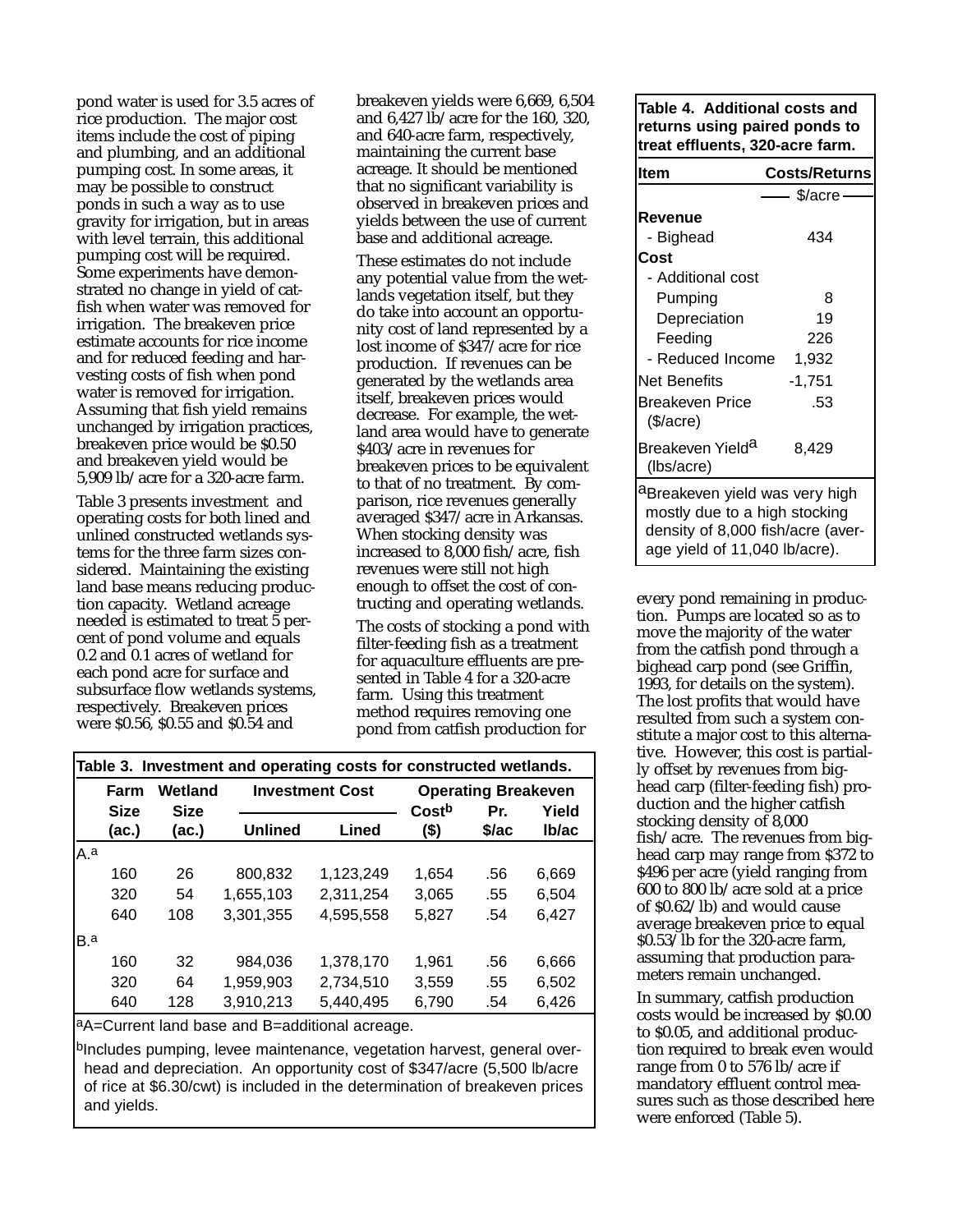Regulators clearly need to take into account the wide range of costs of these alternatives to avoid imposing regulations that would have a major adverse impact on the aquaculture industry.

**Note**: Data presented are the result of experiments and may not reflect commercial production.

**Table 5. Additional cost per pound of fish produced under alternative treatments and additional production required to break evena.**

| <b>Item</b>     | No<br>Treatment | <b>Constructed</b><br>Wetlands | <b>Paired</b><br><b>Ponds</b> | Rice<br><b>Irrigation</b> |
|-----------------|-----------------|--------------------------------|-------------------------------|---------------------------|
| Cost (\$(/1b)   | 0.00            | 0.05                           | 0.03                          | 0.00                      |
| Yield (lb/acre) |                 | 576                            | 395                           |                           |

aThis assumes no change in yield of catfish due to treatment options. Research literature has conflicting results as to whether on not these types of treatments will affect fish yield. Comparison is based on stocking density of 6,000 fish/acre for all considered options.

### **References**

- Brown, D.W. and C.R. Engle (1994). "Use of catfish ponds for crop irrigation in Arkansas." Aquaculture/ Fisheries Center Working PaperAFC-94-4. University of Arkansas at Pine Bluff, Pine Bluff, AR.
- Ghate, S.R., G.J. Burtle, and G.J. Gascho (1993). "Reuse of water from catfish ponds." Proceedings of the 1993 Georgia Water Resources Conference.
- Griffin, W. (1993). "Comparison of polyculture techniques for raising channel catfish and bighead carp." Progress Report and Personal Communications. Fish Farming Experimental Lab., Stuttgart, AR.
- Kouka, P.J. and C.R. Engle (1994). "Economic implications of treating effluents from catfish production." Aquaculture/ Fisheries Center Working Paper AFC-94-5. University of Arkansas at Pine Bluff, Pine Bluff, AR.

The work reported in this publication was supported in part by the Southern Regional Aquaculture Center through Grant No. 89-38500-4516 from the United States Department of Agriculture.